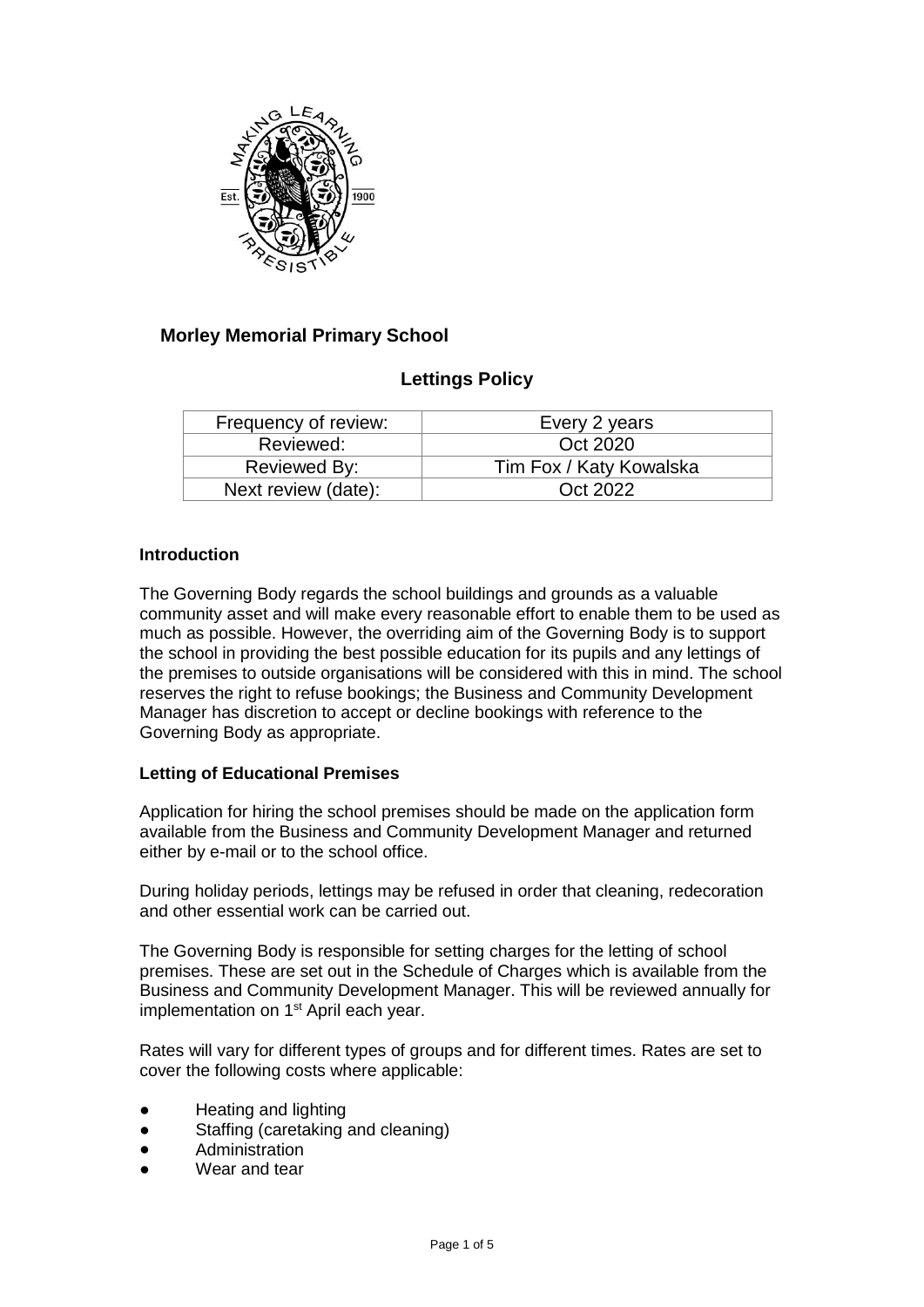Use of school equipment

Hirers will be classified as follows:

COMMERCIAL – includes commercial businesses, profit making ventures, private functions and commercial fundraising events.

CHARITABLE / COMMUNITY – includes registered charities, community activities or children's parties. These lettings cannot be organised to make a profit.

The classification of any particular Hirer is at the discretion of the Head Teacher and/or the Business and Community Development Manager. In the case of any dispute about the classification, the Hirer may appeal to the Governing Body whose decision will be final.

Income and expenditure associated with lettings will be regularly monitored to ensure that at least a "break-even" situation is being achieved.

### **Conditions of Hire**

1. PAYMENT – For a one off hire, payment in full will be required on booking. Regular users (who book blocks of 10 weeks or more per year) will be invoiced monthly.

2. CANCELLATION – Cancellations of one off bookings, or a single session for a regular letting, should be made by phone, e-mail or in writing to the Business and Community Development Manager at least 24 hours before the proposed letting, otherwise the Hirer will still be liable for the cost of letting the premises. The school will seek to recover any additional costs incurred which are unavoidable and result directly from the cancellation of a letting.

In the event of the school needing to cancel an agreed letting, as much notice as possible will be given (this should be at least one month in writing in the case of seeking to permanently cancel a regular as opposed to one off booking). However, the school will not be liable for any claim for compensation, other than the return of any advance payments / deposit money received.

All Hirers are required to give at least one month's notice in writing to the Business and Community Development Manager if they wish to cancel a regular booking.

3. DEPOSIT - Some lettings may require a deposit to be paid on booking the facilities.

4. FIRE PROCEDURES - Hirers should familiarise themselves with the evacuation procedures for the area in which they are based including the position of escape routes, fire alarms and fire extinguishers. Notices regarding the procedures to be taken in the event of fire should be studied and the information disseminated to all people using the premises during the letting period. Fire exits must not be blocked or locked, nor should furniture, equipment or other obstructions be placed in corridors during the letting.

During school office hours (8.30am – 3.30pm), all Hirers (and their staff/helpers) must sign in and out at the school office to ensure compliance with fire regulations.

5. INSURANCE - The County Council is insured only in respect of its own liabilities to third parties. **Hirers must ensure they are insured for injuries to their**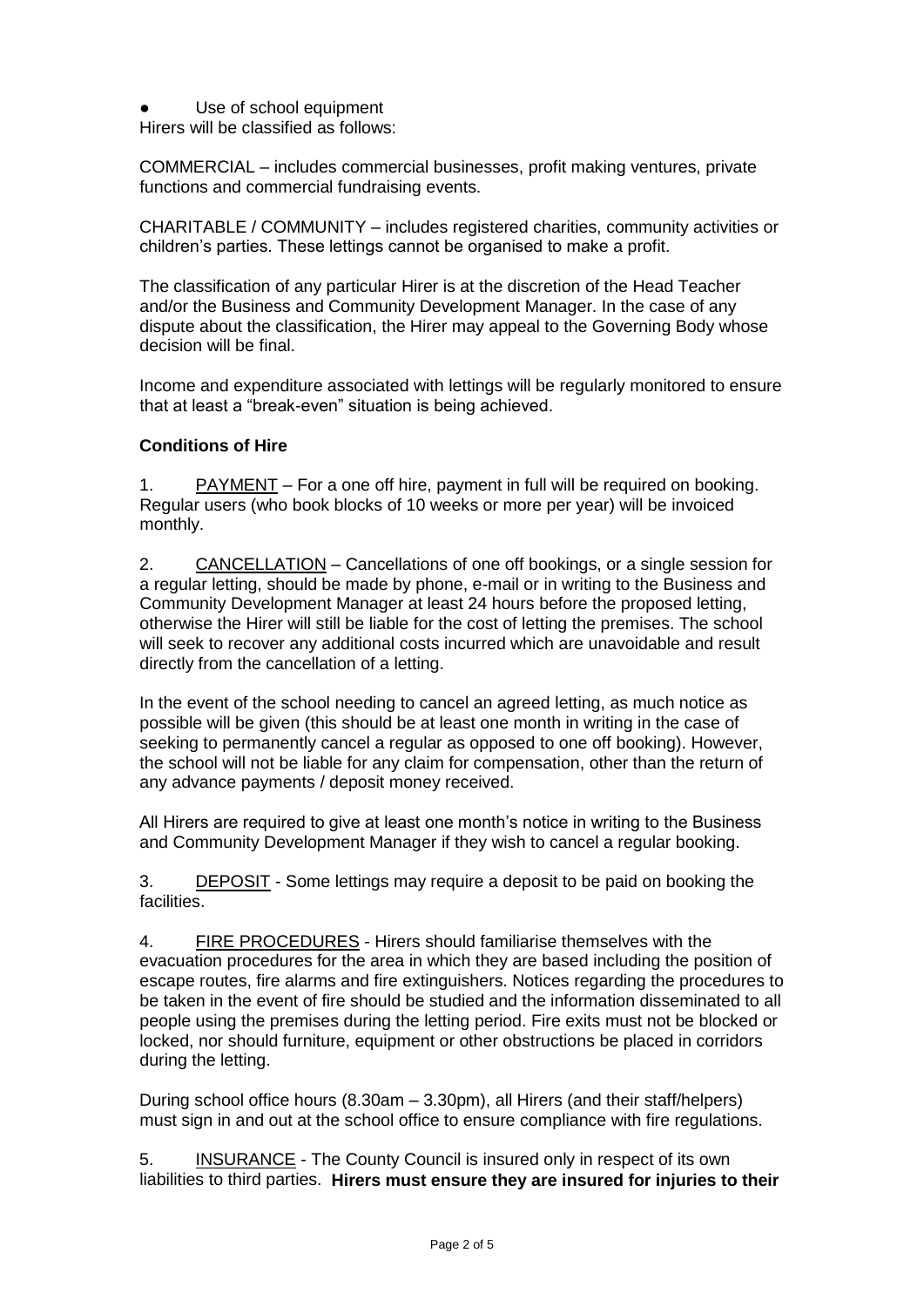**members and others and for theft of, or damage to, their own and County property.** Hirers must ensure the school has a copy of their current Public Liability insurance certificate for its files.

For private Hirers booking a non-commercial let, such as a children's party, on payment of an additional premium, the School is able to arrange insurance through a policy taken out by Cambridgeshire County Council. Hirers should complete the Hirers' Liability Cover form, available from the Business and Community Development Manager via the school office, to ensure they are covered for any injuries/damage which may occur whilst using the premises. This policy only covers incidental use of the premises by the Hirer. If a third party is booked to provide a service on school premises as part of the letting eg installing a bouncy castle, the third party must provide their own insurance cover for the activity which is taking place.

6. DAMAGE AND BREAKAGES - All damages and breakages should be reported to the school immediately. Particular care should be taken when dealing with broken glass. Hirers are responsible for any damage to the buildings, furniture and equipment. If any additional expense is incurred in the removal and replacement of furniture or any exceptional cleaning becomes necessary as a result of the use of the premises, the person hiring the building will be responsible for any such expense.

7. SAFETY AND SECURITY – Hirers should ensure that any equipment they bring into the school or use in the school is safe and suitable for the use to which it is put. Electrical equipment used must carry a current PAT test label. If organising an event where public order may be a problem, Hirers are to ensure that adequate precautions are taken. Consideration should be given as to the need to have stewards to prevent unauthorised entry.

8. SAFE GUARDING – For any lettings which involve children under the age of 18, Hirers must ensure that children are supervised at all times when using school premises (including at the beginning and end of sessions when they are dropped off and collected by parents/carers). Hirers must ensure that the appropriate staff to child ratios are implemented at all times. Hirers must take a register and are responsible for locating any 'missing' children. Hirers must confirm, by signing and dating this policy below, that they have read Part 1 of the latest Keeping Children Safe in Education document (which can be found on the following link) and that they agree to abide by all the provisions contained in it:

[https://assets.publishing.service.gov.uk/government/uploads/system/uploads/attachm](https://assets.publishing.service.gov.uk/government/uploads/system/uploads/attachment_data/file/912593/Keeping_children_safe_in_education_part_1_Sep_2020.pdf) [ent\\_data/file/912593/Keeping\\_children\\_safe\\_in\\_education\\_part\\_1\\_Sep\\_2020.pdf](https://assets.publishing.service.gov.uk/government/uploads/system/uploads/attachment_data/file/912593/Keeping_children_safe_in_education_part_1_Sep_2020.pdf)

9. DISCLOSURE AND BARRING SERVICE CHECKS – Hirers running a letting that involves children under the age of 18 are responsible for ensuring that they, together with any unsupervised helpers/staff, hold an up to date clear Enhanced Disclosure provided by the Disclosure and Barring Service. Before the first use of the school premises, evidence of these checks should be made available to the school office.

10. PHOTOGRAPHY- No photos of children are permitted unless written consent has been obtained from parents.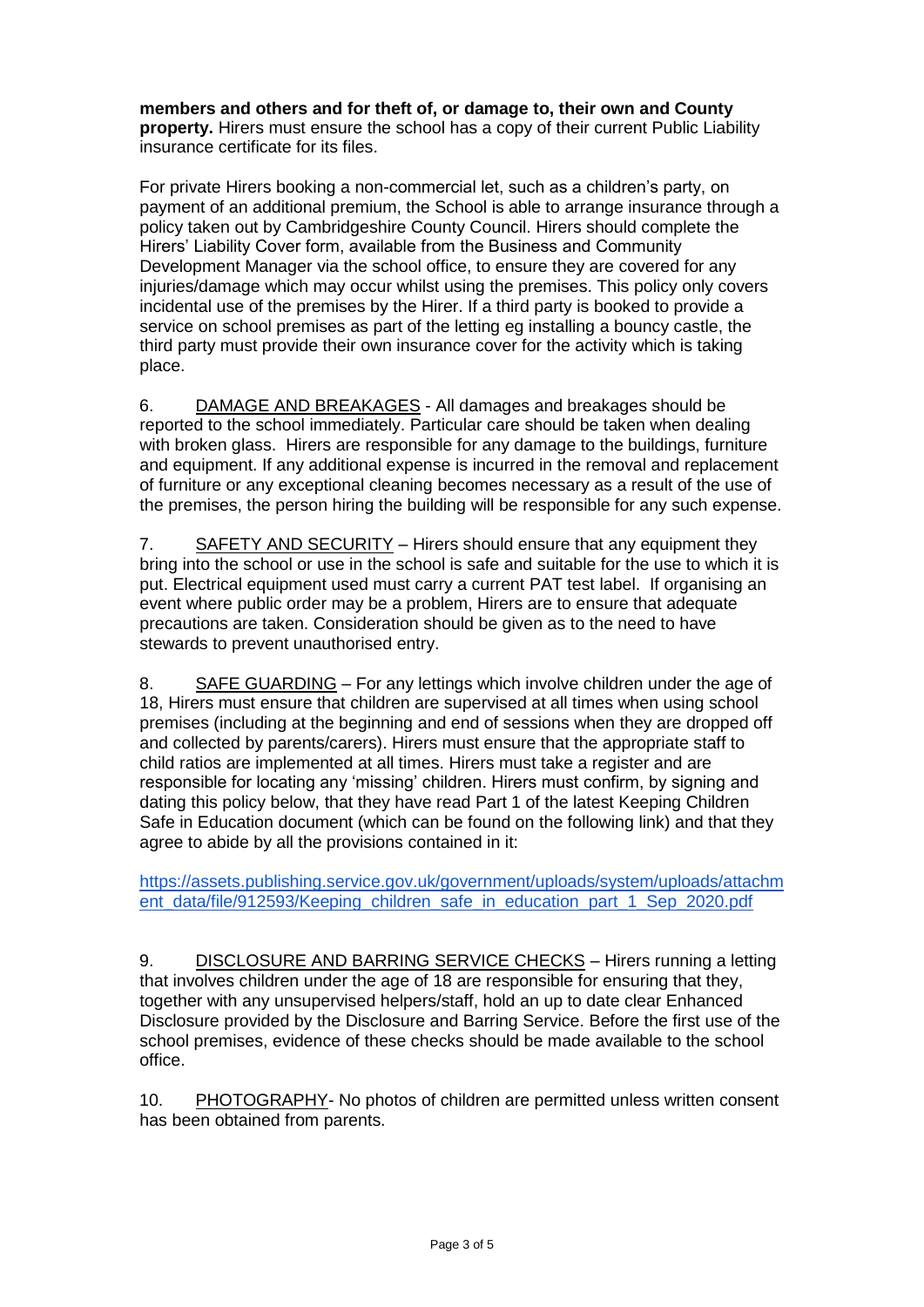11. FIRST AID – Hirers are responsible for administering first aid to children and undertaking the relevant training. Hirers must collect relevant medical information and contact details from parents.

12. RISK ASSESSMENTS – The Hirer cannot rely on the school's risk assessments for any activities carried out during the letting and must complete their own risk assessments as required, relevant to the activity, which should be available to the school on request.

13. LICENCES - If Hirers require a licensed bar, they should, in the first instance, write to the Head Teacher with their request for consideration by the Governing Body; only a duly appointed Licensee may run a cash bar. There are a variety of licences that may be required for different types of function. The onus is on the Hirer to find out which are necessary and must produce documentary evidence before the letting takes place. The Hirer will indemnify the school and Cambridgeshire County Council against any action brought about by failure to obtain the necessary licence(s).

Further advice can be obtained from Cambridge City Council; lettings involving alcohol, music, singing and dancing may require a licence.

14. KITCHEN - Must be left clean and in good order if used.

### 15. CAR PARKING - **There is no parking available on site between 7am and 6pm (Monday to Friday).**

The school car park is also not to be used between these times to drop off or pick up anyone attending a letting at the school.

If someone attending a letting holds a current valid Blue Badge, they may park on site only if a parking space is available. No cars should be parked down the side of the school building to ensure the safety of those using our After School Club.

The Hirer is responsible for informing all those attending their session about these restrictions and will be expected, in the first instance, to speak to anyone they become aware of who is ignoring them.

Hirers who have heavy items to drop off for their sessions may park one car on site if there is an available space or use the car park to drop off the items before parking considerately in the surrounding area.

16. NO SMOKING (INCLUDING E-CIGARETTES) IS PERMITTED IN THE BUILDINGS – In addition, no form of artificial smoke / dry ice may be used on the premises as this will activate the smoke alarm and result in the cost of an emergency service call out.

17. NOISE – The Hirer shall not cause any noise nuisance to neighbouring residents (including when leaving the premises) and shall behave reasonably at all times.

**Finally, Hirers are asked to leave the premises in the state in which they were found.**

**Any breach of the Conditions of Hire could result in the letting being terminated**